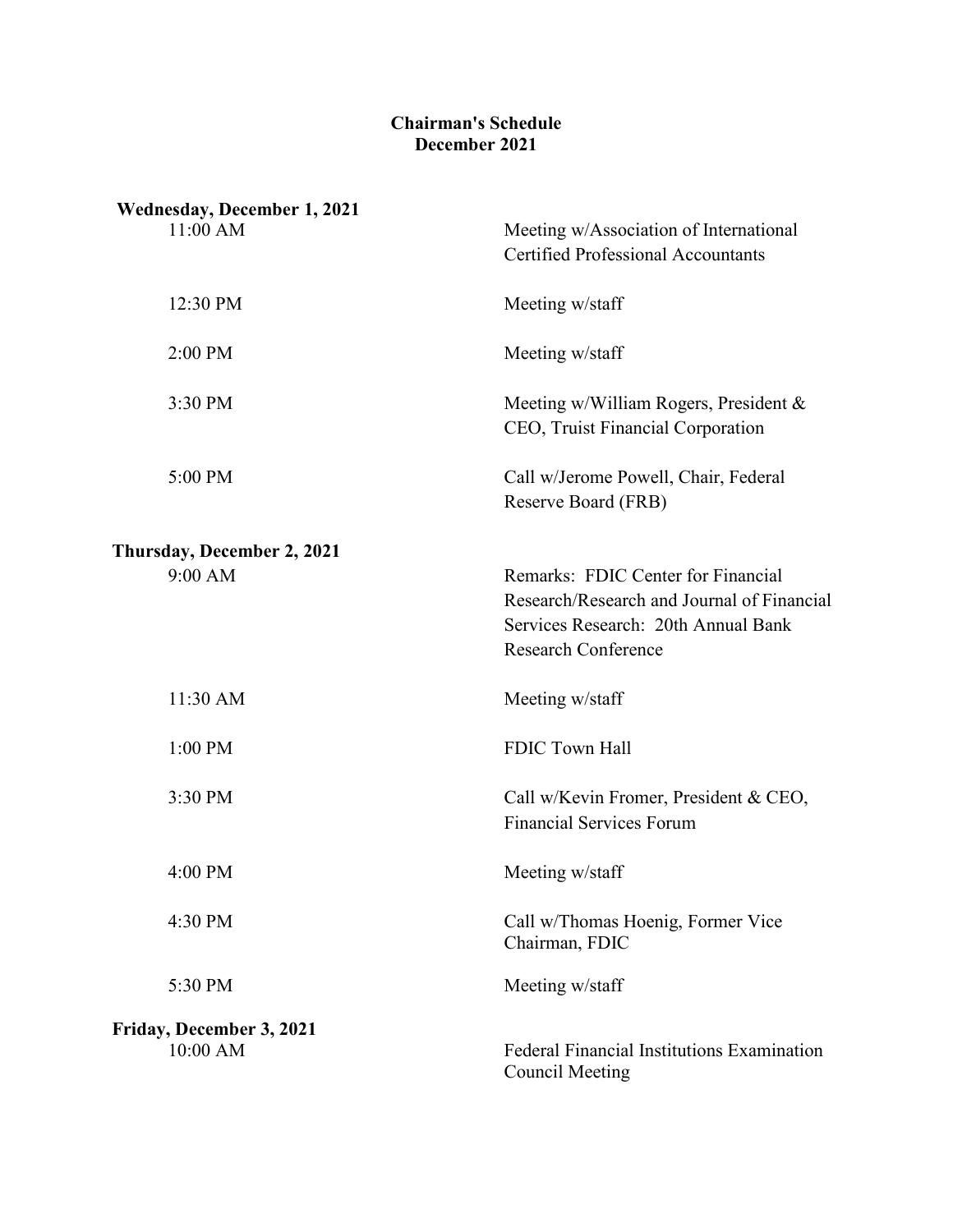| 4:00 PM                                       | Meeting w/staff                                                                          |
|-----------------------------------------------|------------------------------------------------------------------------------------------|
| 5:30 PM                                       | Meeting w/staff                                                                          |
| <b>Monday, December 6, 2021</b><br>8:30 AM    | Meeting w/staff                                                                          |
| 9:30 AM                                       | Meeting w/staff                                                                          |
| 10:30 AM                                      | Meeting w/staff                                                                          |
| 11:00 AM                                      | Call w/Donald Powell, Former FDIC<br>Chairman                                            |
| 2:00 PM                                       | Meeting w/staff                                                                          |
| 3:00 PM                                       | Meeting w/staff                                                                          |
| 3:30 PM                                       | Financial and Banking Information<br>Infrastructure Committee Senior Leaders'<br>Meeting |
| 5:00 PM                                       | Meeting w/staff                                                                          |
| Tuesday, December 7, 2021<br>7:00 AM          | Financial Stability Board (FSB) Resolution<br>Steering Group (ReSG) Conference           |
| 9:30 AM                                       | Meeting w/staff                                                                          |
| 5:30 PM                                       | Meeting w/staff                                                                          |
| <b>Wednesday, December 8, 2021</b><br>8:30 AM | Meeting w/staff                                                                          |
| 9:30 AM                                       | Meeting w/staff                                                                          |
| 11:00 AM                                      | Meeting w/staff                                                                          |
| Thursday, December 9, 2021<br>11:15 AM        | Remarks: Conference of State Bank<br>Supervisors' Supervisors Symposium                  |
| 12:30 PM                                      | Meeting w/staff                                                                          |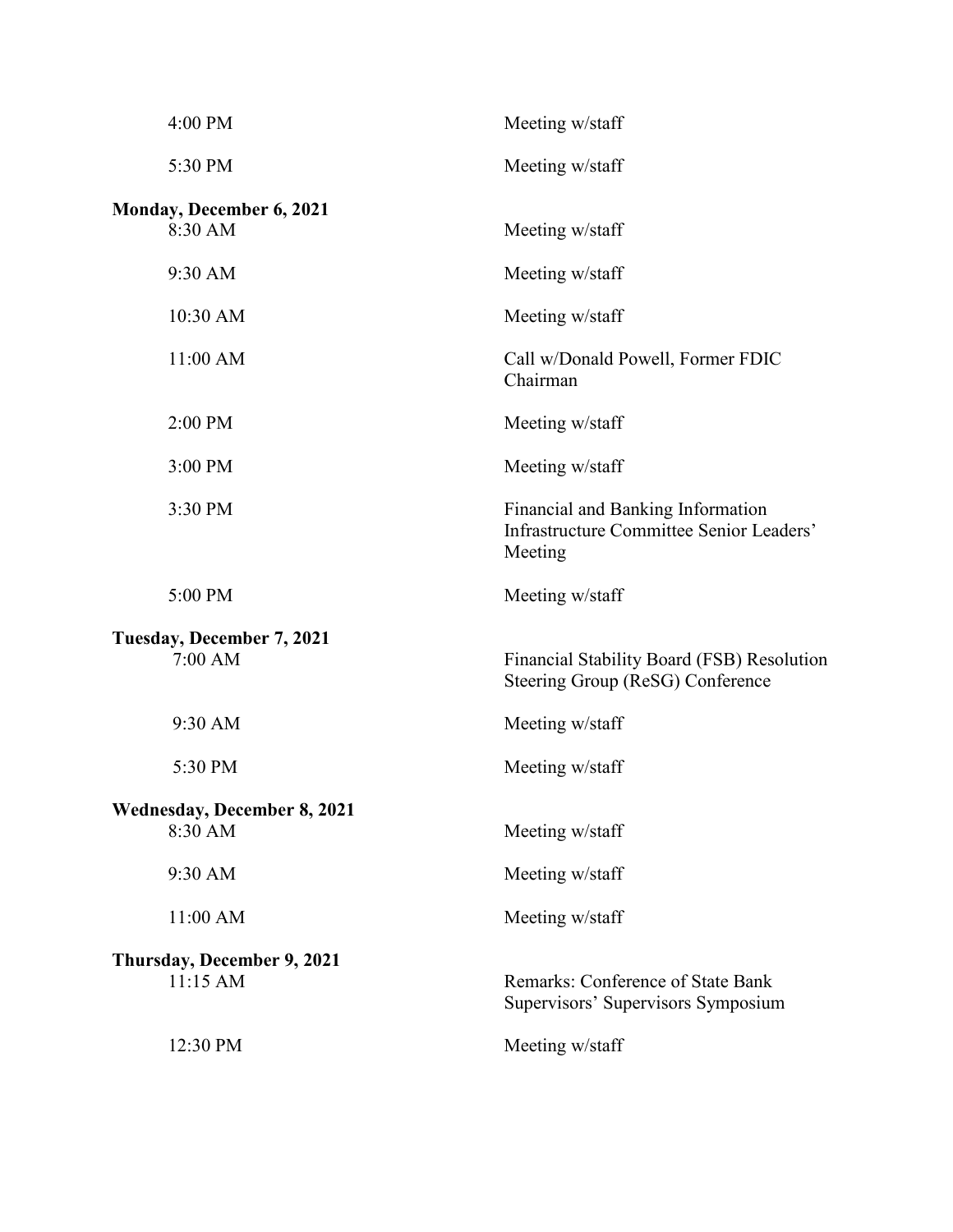| 1:30 PM                             | Call w/Marcia Fudge, Secretary, Housing<br>and Urban Development                                        |  |  |  |
|-------------------------------------|---------------------------------------------------------------------------------------------------------|--|--|--|
| Friday, December 10, 2021           |                                                                                                         |  |  |  |
| 9:15 AM                             | Meeting w/staff                                                                                         |  |  |  |
| 12:00 PM                            | Meeting w/staff                                                                                         |  |  |  |
| 3:00 PM                             | Call w/Janet Yellen, Secretary United States<br>Treasury                                                |  |  |  |
| <b>Monday, December 13, 2021</b>    |                                                                                                         |  |  |  |
| 9:00 AM                             | Meeting w/staff                                                                                         |  |  |  |
| 9:30 AM                             | Meeting w/staff                                                                                         |  |  |  |
| 10:30 AM                            | Meeting w/staff                                                                                         |  |  |  |
| 1:30 PM                             | Meeting w/staff                                                                                         |  |  |  |
| 4:00 PM                             | Meeting w/staff                                                                                         |  |  |  |
| 5:00 PM                             | Call w/Michael Hsu, Acting Comptroller of<br>the Currency, Office of the Comptroller of<br>the Currency |  |  |  |
| Tuesday, December 14, 2021          |                                                                                                         |  |  |  |
| 10:00 AM                            | FDIC Board of Directors Meeting                                                                         |  |  |  |
| 1:00 PM                             | Meeting w/staff                                                                                         |  |  |  |
| 2:00 PM                             | Meeting w/staff                                                                                         |  |  |  |
| 2:30 PM                             | Meeting w/staff                                                                                         |  |  |  |
| <b>Wednesday, December 15, 2021</b> |                                                                                                         |  |  |  |
| 7:00 AM                             | FSB ReSG Meeting                                                                                        |  |  |  |
| 11:00 AM                            | <b>Case Review Committee Meeting</b>                                                                    |  |  |  |
| Thursday, December 16, 2021         |                                                                                                         |  |  |  |
| 9:30 AM                             | Meeting w/staff                                                                                         |  |  |  |
| 10:00 AM                            | Call w/Marija Hrebac, CEO, Croatian<br>Deposit Insurance Agency                                         |  |  |  |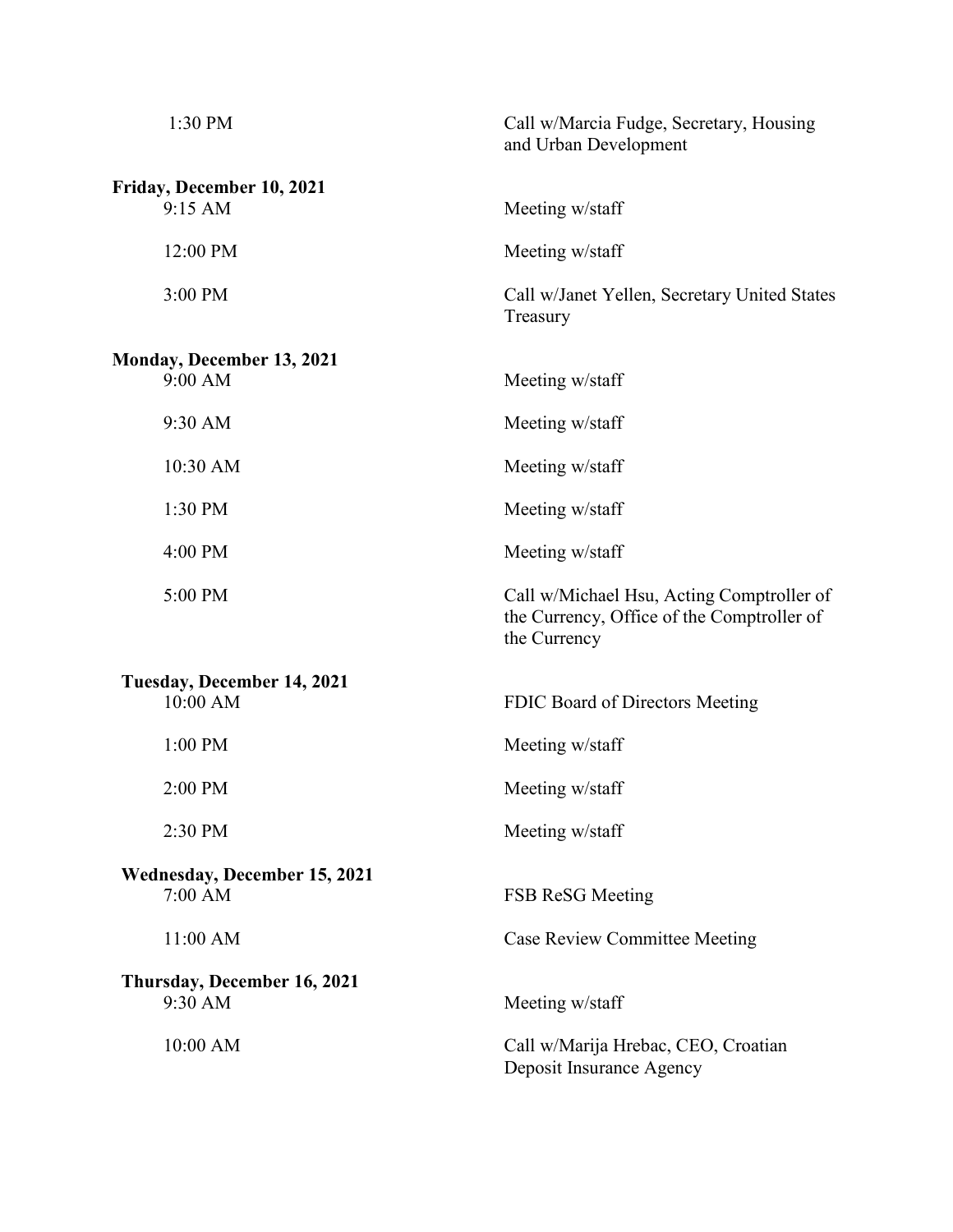| 5:30 PM                                                                | Meeting w/staff                                                                              |  |  |
|------------------------------------------------------------------------|----------------------------------------------------------------------------------------------|--|--|
| Friday, December 17, 2021<br>10:00 AM                                  | Financial Stability Oversight Council<br>Meeting                                             |  |  |
| <b>Monday, December 20, 2021</b>                                       |                                                                                              |  |  |
| Tuesday, December 21, 2021                                             |                                                                                              |  |  |
| Wednesday, December 22, 2021/<br>10:30 AM                              | Meeting w/staff                                                                              |  |  |
| Thursday, December 23, 2021                                            |                                                                                              |  |  |
| Friday, December 24, 2021<br>Federal Holiday - Christmas Observed      |                                                                                              |  |  |
| Monday, December 27, 2021                                              |                                                                                              |  |  |
| Tuesday, December 28, 2021<br>10:00 AM                                 | Meeting w/staff                                                                              |  |  |
| Wednesday, December 29, 2021                                           |                                                                                              |  |  |
| Thursday, December 30, 2021                                            |                                                                                              |  |  |
| Friday, December 31, 2021<br>Federal Holiday - New Year's Day Observed |                                                                                              |  |  |
| 9:15 AM                                                                | Call w/Senator Thom Tillis                                                                   |  |  |
| 10:00 AM                                                               | Call w/Senator Pat Toomey                                                                    |  |  |
| 10:30 AM                                                               | Call w/Senator Mike Crapo                                                                    |  |  |
| 10:45 AM                                                               | Call w/Rob Nichols, President & CEO,<br><b>American Bankers Association</b>                  |  |  |
| 11:00 AM                                                               | Call w/Senator Richard Shelby                                                                |  |  |
| 11:30 AM                                                               | Call w/Michelle Bowman, Governor, FRB                                                        |  |  |
| 12:00 PM                                                               | Call w/Rebeca Romero Rainey, President &<br>CEO, Independent Community Bankers of<br>America |  |  |